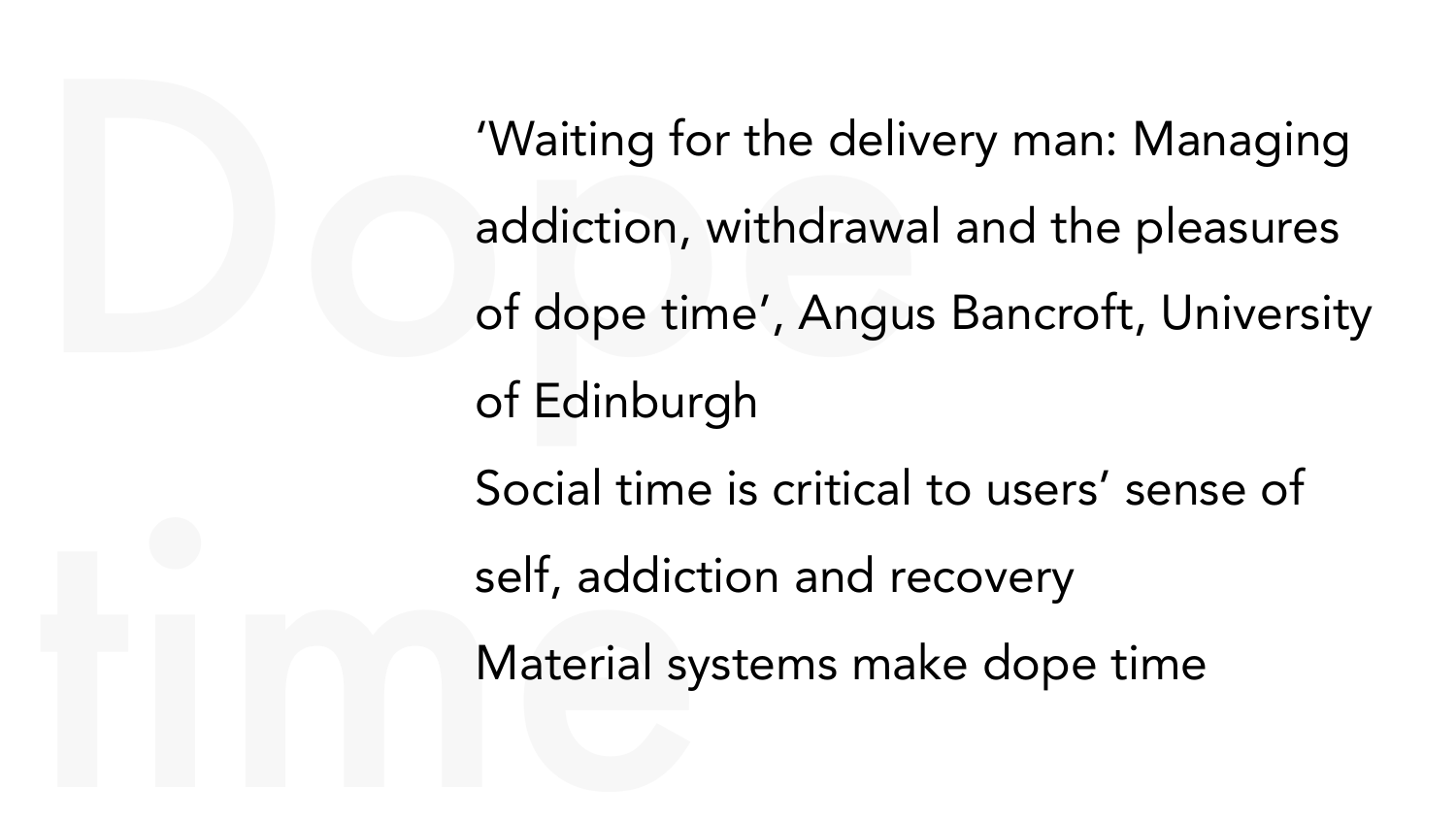# Social time

**Social time**<br>Time is understood and ref<br>from cultural and material is stickine<br>Exploration of the stickine<br>Exploration of the stickine Time is understood and referenced from cultural and material referents Obdurate materialities – platform

stickiness, encryption brittleness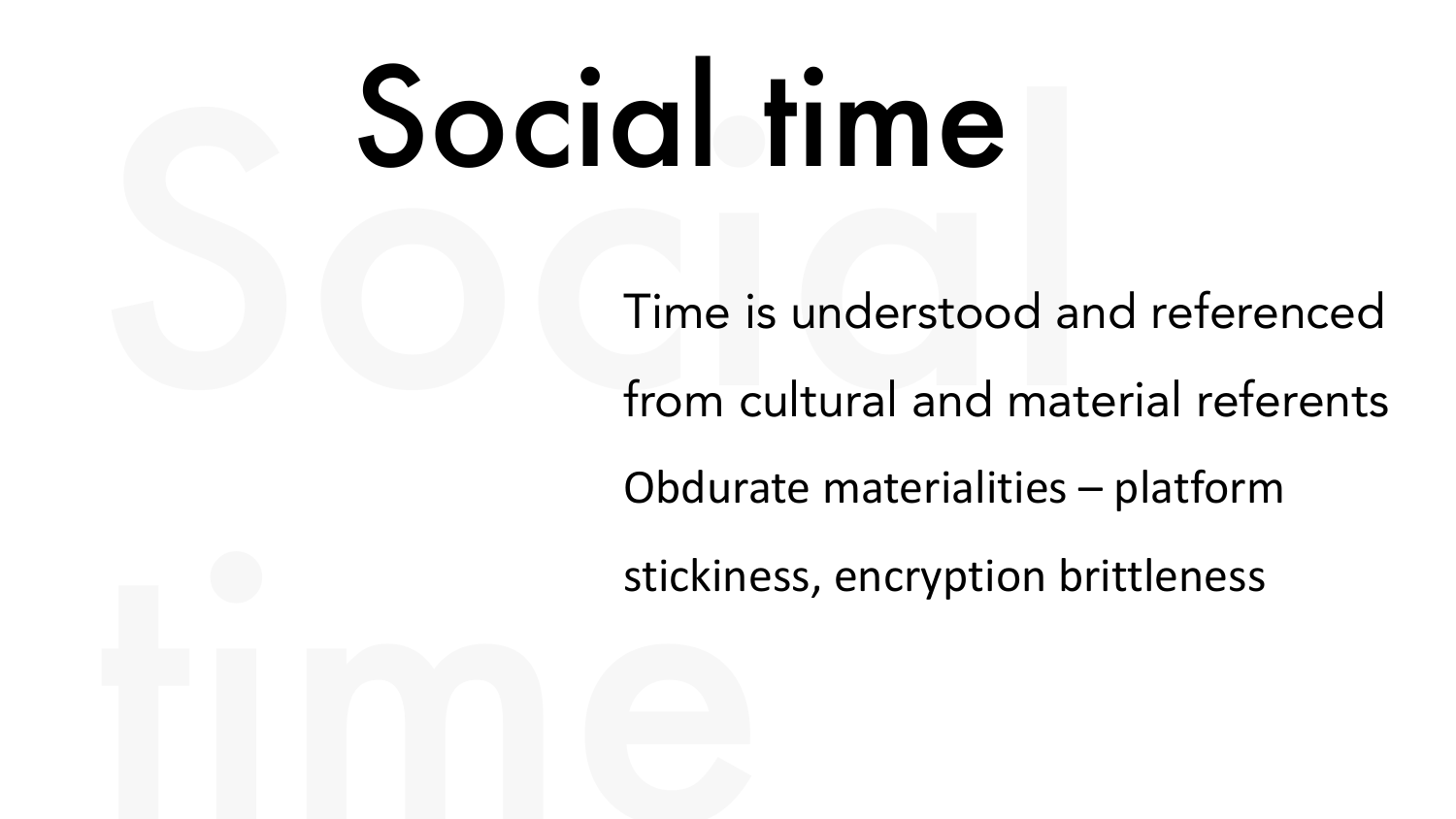## Research context

Agora market discussion forum What is the relationship between social time and the market mechanism? What aspects of the darknet cryptomarkets mediate social time? How is social time patterned by the platform and delivery system What is the relationship between social time and the experience of drug use and addiction?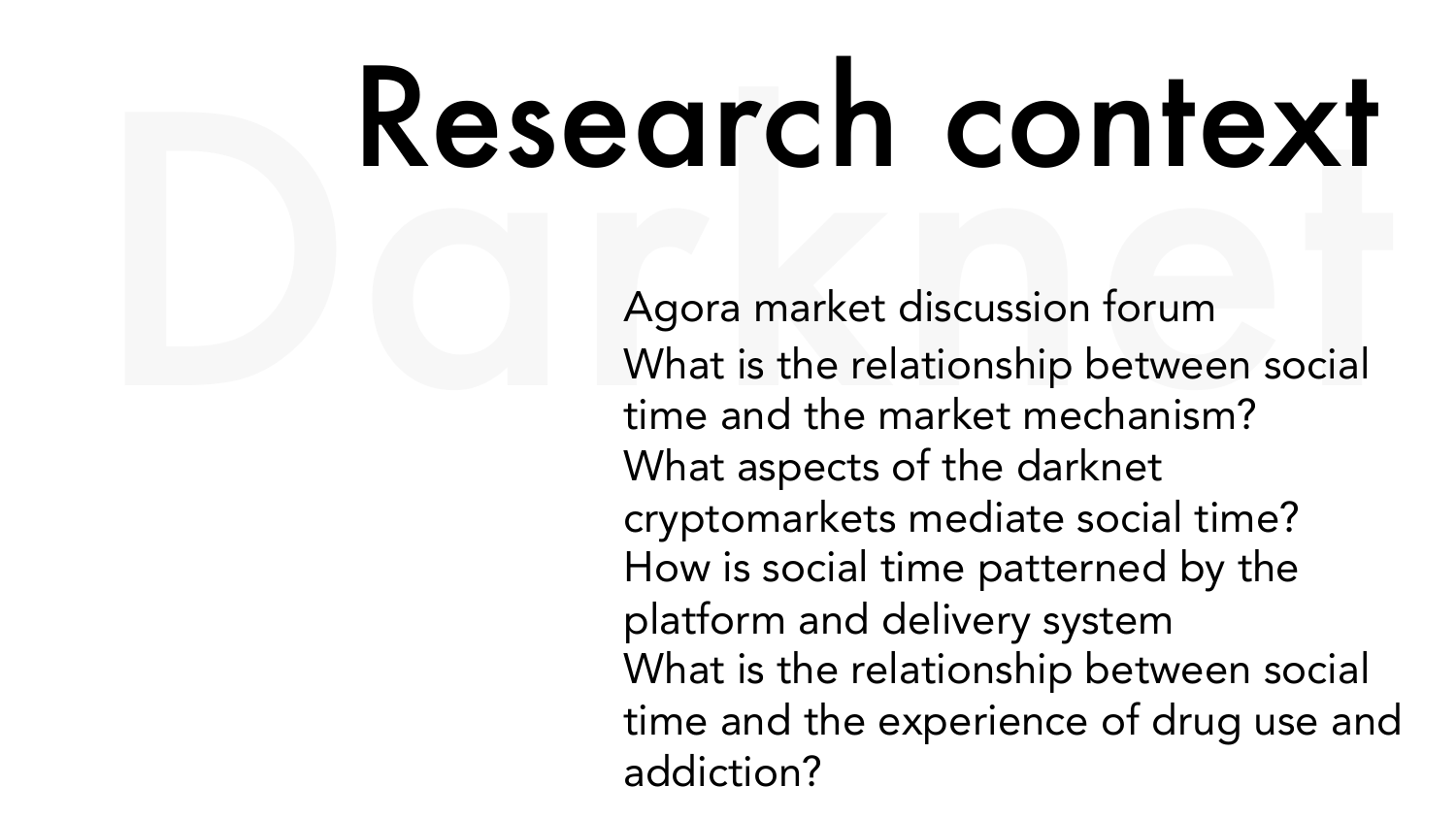### modes Modes of social time

Also for me after dose adjustments it takes about 3 days for my brain to adjust and that is after taking it recreationally for about 6 weeks. In the beginning its a lot of fun but you sadly rapidly develop a tolerance to the hypnotic/sedative effect of benzos. After I successfully tapered off I will take a month break and then only use it on weekends to smooth out comedowns from opioids or stimulants. [Benzos are] a lot of fun … or as a little helper if you need to catch some sleep after a stimulant binge

Rhythms and stretches Heroin's bio-time Machine time Security friction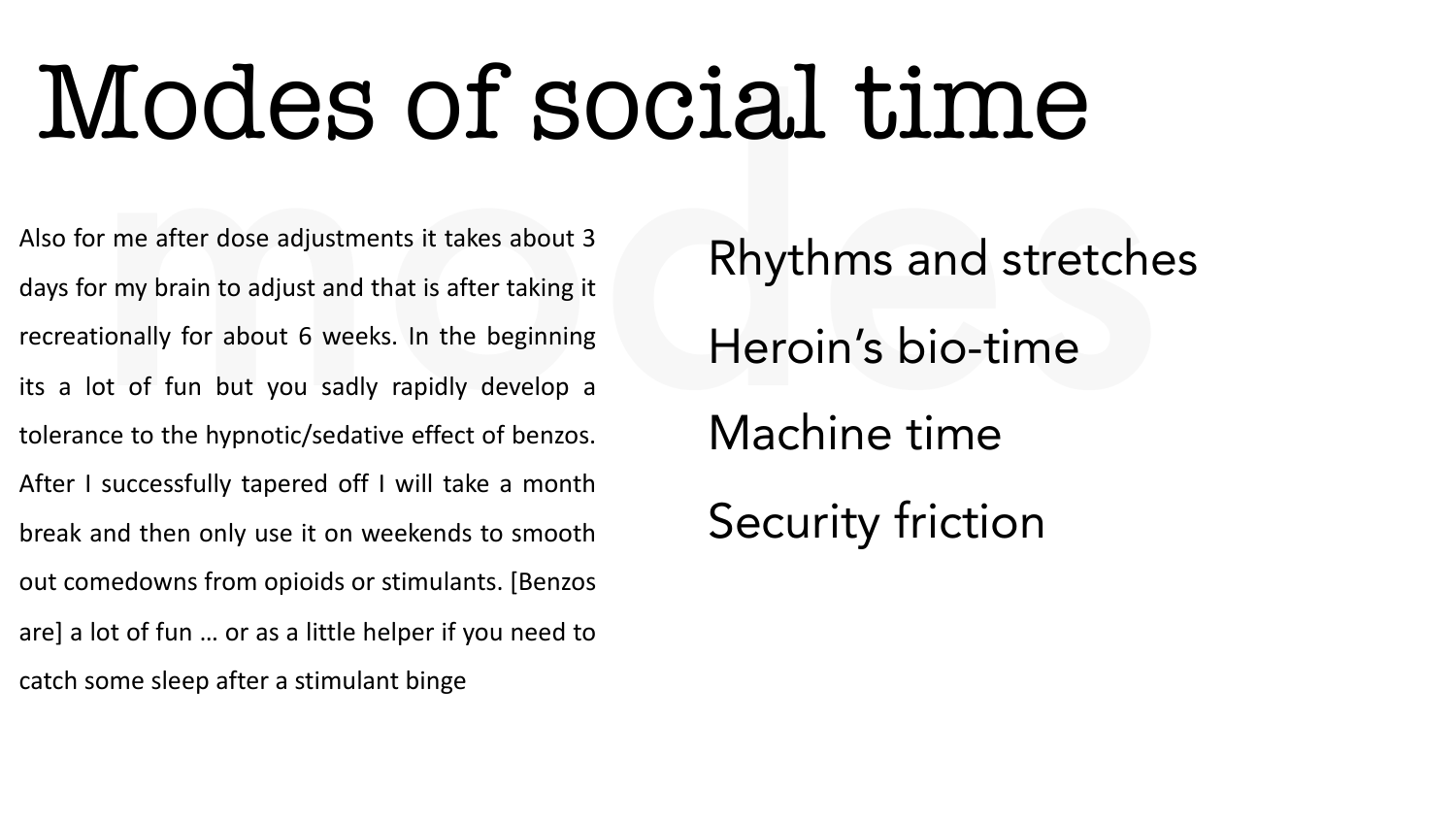The wait I ordered and supposedly the order was "shipped" from HIDETHEDRUGS 9 days ago. In resolution now. Told him it was going there if he did start communicating about the location. 4 days ago he asked for the zipcode. Then nothing until I went to resolution … Sent it with privnote this time and then he said he couldnt open it (though I got the "note has been read" notice. He wanted it again in PGP. Sent it AGAIN 9 hours ago. He has been on 6 hours ago. No answer. Still waiting.

fingers crossed. wish i could share some of mine with you, its the worst feeling when you have to wait till monday, especially when you read about people getting their orders. if i didnt get mine today i was contemplating trying to sign up for methadone for the weekend at the clinic. is anyone here on methadone? i really dont like the idea of it. i used to have a prescription for suboxone back in the day. i mainly just sold them for dope tho lol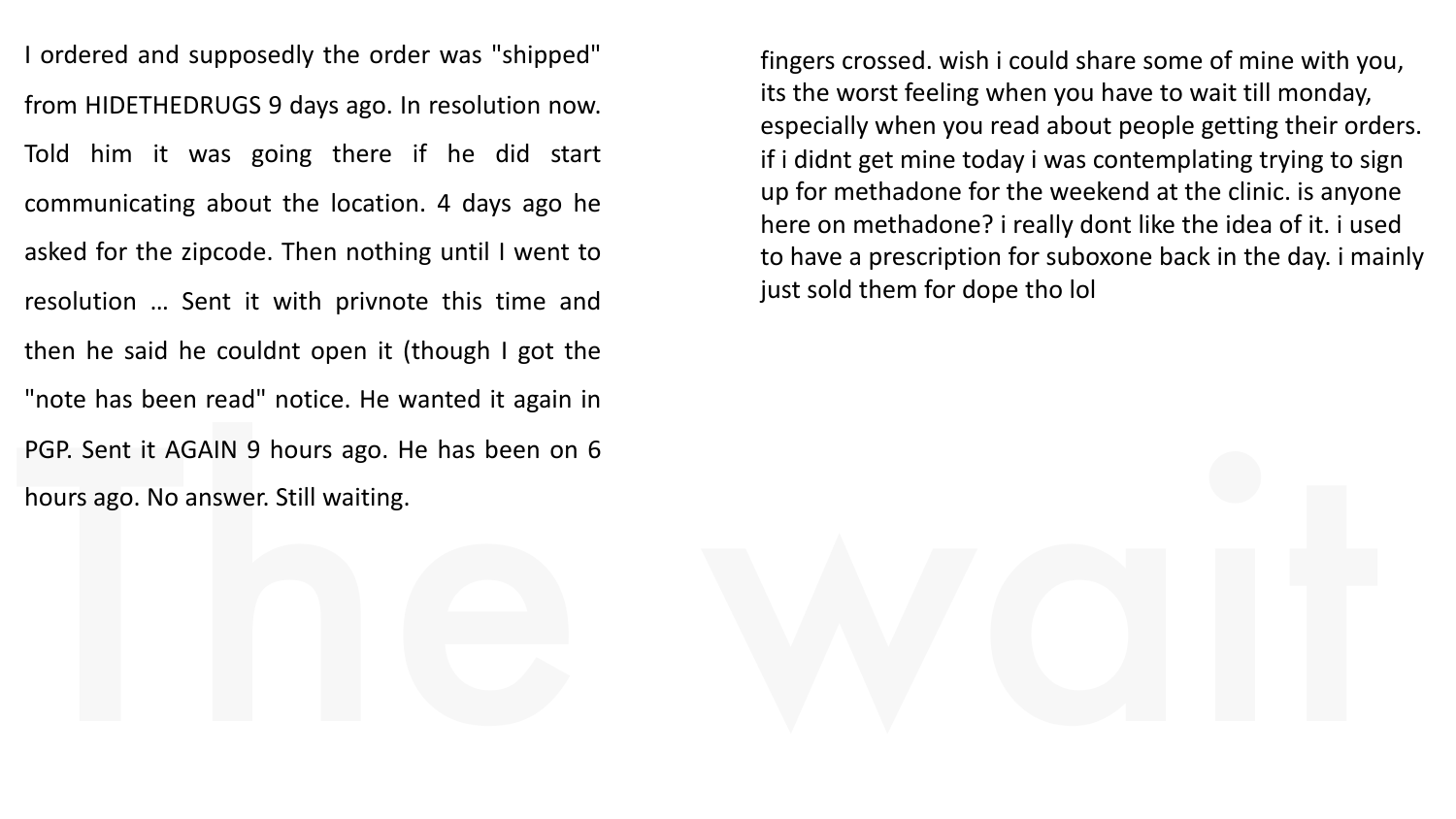# Material<br>governance governance

Waiting as punishment Unknowable waiting adds to dopesickness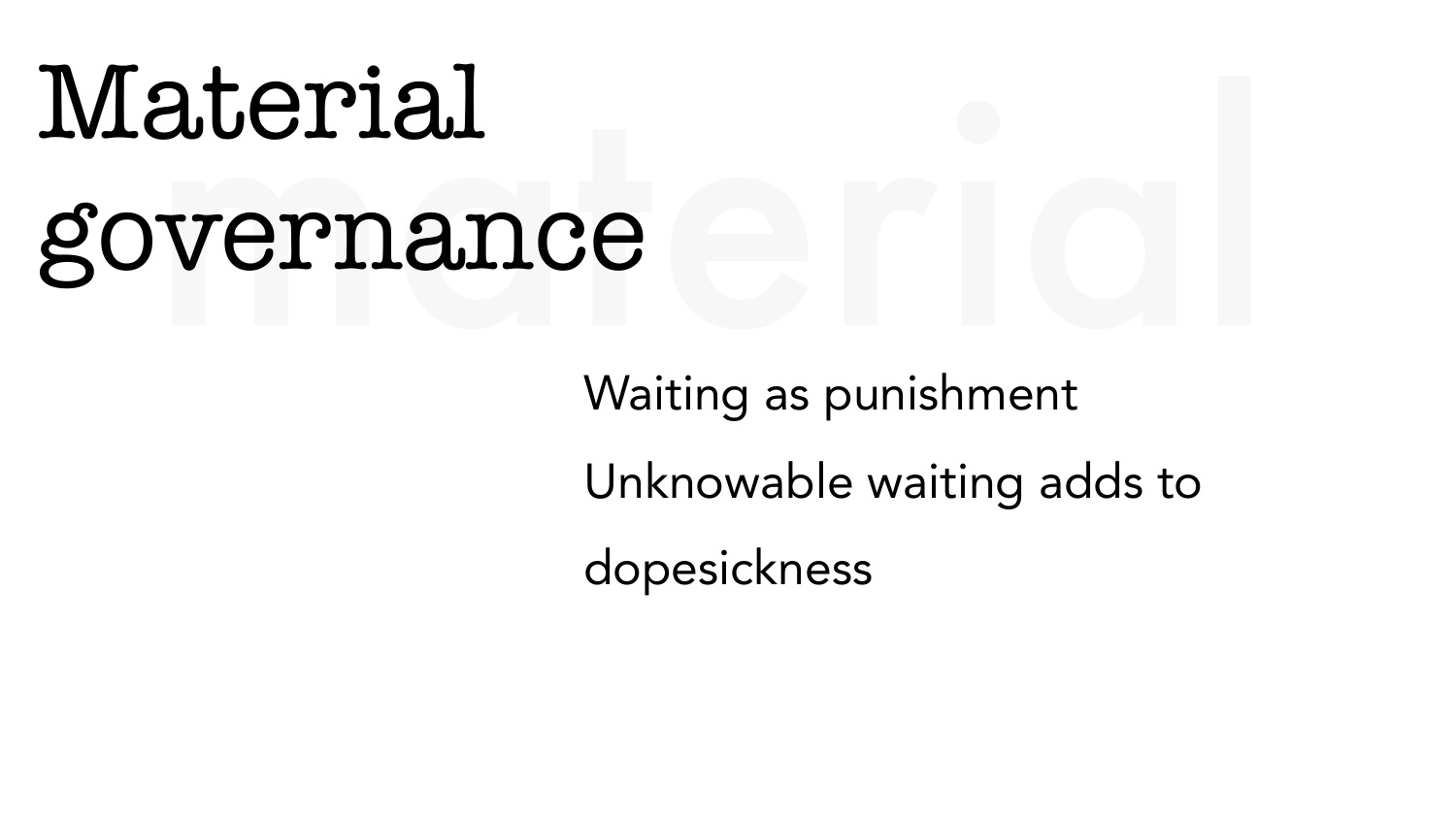# Discussion

Network drug dealing modes produce new social times Time is sped up for better positioned buyers The cryptomarkets mediate the relationship between waiting, rhythms and addiction experience